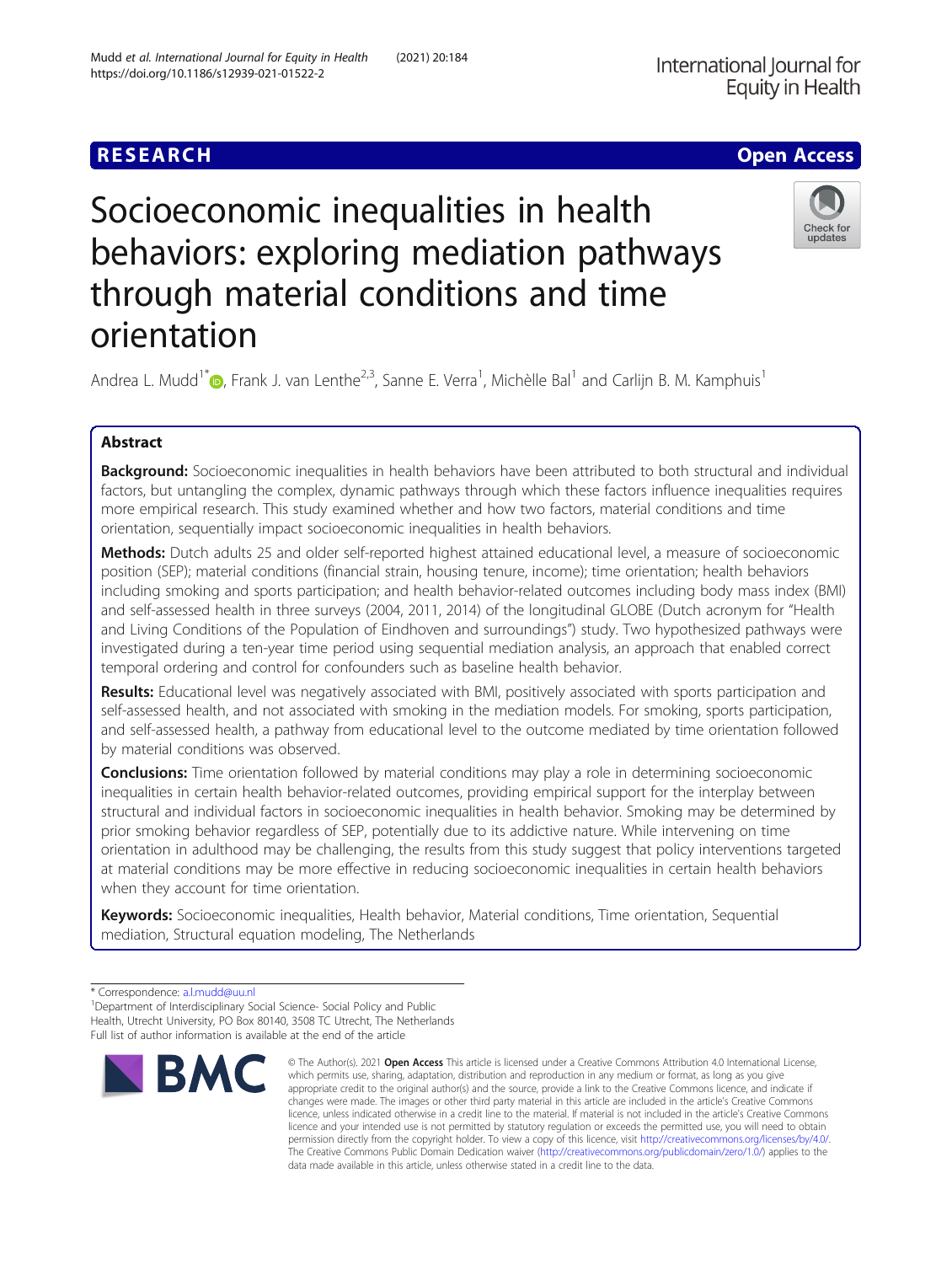## Background

There is evidence of a socioeconomic gradient in health behaviors in the Netherlands, meaning that those with incrementally lower socioeconomic position (SEP) engage in fewer health-promoting behaviors [\[1](#page-11-0)–[4\]](#page-11-0). Health behaviors have been shown to explain an important part of the Dutch socioeconomic gradient in mortality and other health outcomes [\[5](#page-11-0), [6](#page-11-0)]. Understanding the concrete pathways and mechanisms linking SEP and health behaviors is therefore crucial for designing effective policy interventions aimed at reducing socioeconomic inequalities in health [\[7](#page-11-0)].

Untangling these mechanisms is a complex task, as socioeconomic inequalities in health behaviors are increasingly understood to be driven by dynamic, interlinked mechanisms [\[7](#page-11-0)–[9\]](#page-11-0), including the interplay between structural and individual factors [\[10,](#page-11-0) [11](#page-11-0)]. One structural factor shown to influence socioeconomic inequalities in health behaviors is material conditions [\[12](#page-11-0)–[15\]](#page-11-0). Material conditions, or consumption possibilities such as income and assets, can be considered a tangible reflection of the material environment and could be a barrier to developing or maintaining a healthy lifestyle. Many healthpromoting behaviors require a financial investment, such as a gym membership. Time orientation, a measure of perceived time that refers to a person's cognitive involvement in the past, present, or future [[16](#page-11-0)], is an individual factor that has been found to impact socioeconomic inequalities in health behavior [\[17](#page-11-0)–[19\]](#page-11-0). Individuals' attitudes about time may affect how they invest the resources at their disposal. Specifically, time orientation may impact the decision to engage in healthpromoting behaviors or abstain from behaviors harmful to health in the present that only produce health benefits in the future.

Time orientation and material conditions have so far been considered to influence health behavior through isolated pathways, as cited above, but it is likely that the two factors are sequentially interlinked. Two potential sequential pathways through which time orientation and material conditions impact socioeconomic inequalities in health behaviors in the Netherlands are investigated in this study, with educational level used as a measure of SEP.

The first hypothesized pathway is grounded in the scarcity theory. According to the scarcity theory, dealing with scarce resources hinders individuals' cognitive capacity to pay attention, make good decisions, stick with plans, and resist temptations [[20](#page-11-0)]. Individuals from lower socioeconomic backgrounds may have poorer or less stable material conditions. The cognitive burden of dealing with unfavorable material conditions may result in the experience of scarcity, which could hinder the ability to focus on the future, impacting time orientation [[21,](#page-11-0) [22\]](#page-12-0). In turn, a more present-focused time orientation could limit the uptake of health-promoting behaviors because while the future effects of these behaviors are uncertain, their costs are incurred in the present. The first hypothesized pathway through which time orientation and material conditions impact socioeconomic inequalities in health behavior is:

## Hypothesis 1: SEP→Material conditions→Time orientation→Health behavior

In the second hypothesized pathway, time orientation precedes material conditions. Having a lower SEP could shape a more present-focused time orientation, which could negatively affect individuals' abilities to achieve favorable material conditions and, in turn, lead to less healthy behavior. Previous studies have shown that those with a lower SEP may be less likely to have a futurefocused time orientation [[23](#page-12-0)], which could be due to a variety of reasons. Experiencing a lack of status and social or political influence could lead to a low perceived ability to influence the future  $[24]$ . Processes in childhood, such as socialization by parents [\[25](#page-12-0)], or exposure to poverty in childhood, which could lead to the belief that the future is uncertain and difficult to plan for [\[26](#page-12-0)], could also explain why time orientation is influenced by SEP. In turn, individuals with a present time orientation may be less likely to save money [[27\]](#page-12-0), potentially leading to more financial strain or the inability to buy a home. Less favorable material conditions could then hinder one's ability to develop and maintain health-promoting behaviors. Unlike the first hypothesized pathway, which posits that time orientation could vary in the relatively short term in response to changes in material conditions, the second pathway considers time orientation to be shaped by SEP over a longer period of time. The second hypothesized pathway through which time orientation and material conditions impact socioeconomic inequalities in health behavior is:

## Hypothesis 2: SEP→Time orientation→Material conditions→Health behavior

The overall aim of this study is to understand whether and in what order time orientation and material conditions influence socioeconomic inequalities in health behaviors among adults. Understanding if and how this sequential relationship exists could help policymakers move beyond interventions that target single factors in isolation towards interventions that account for how multiple factors, at structural and individual levels, are interlinked in their influence on socioeconomic inequalities in health behavior. Another contribution this study makes to the existing literature on socioeconomic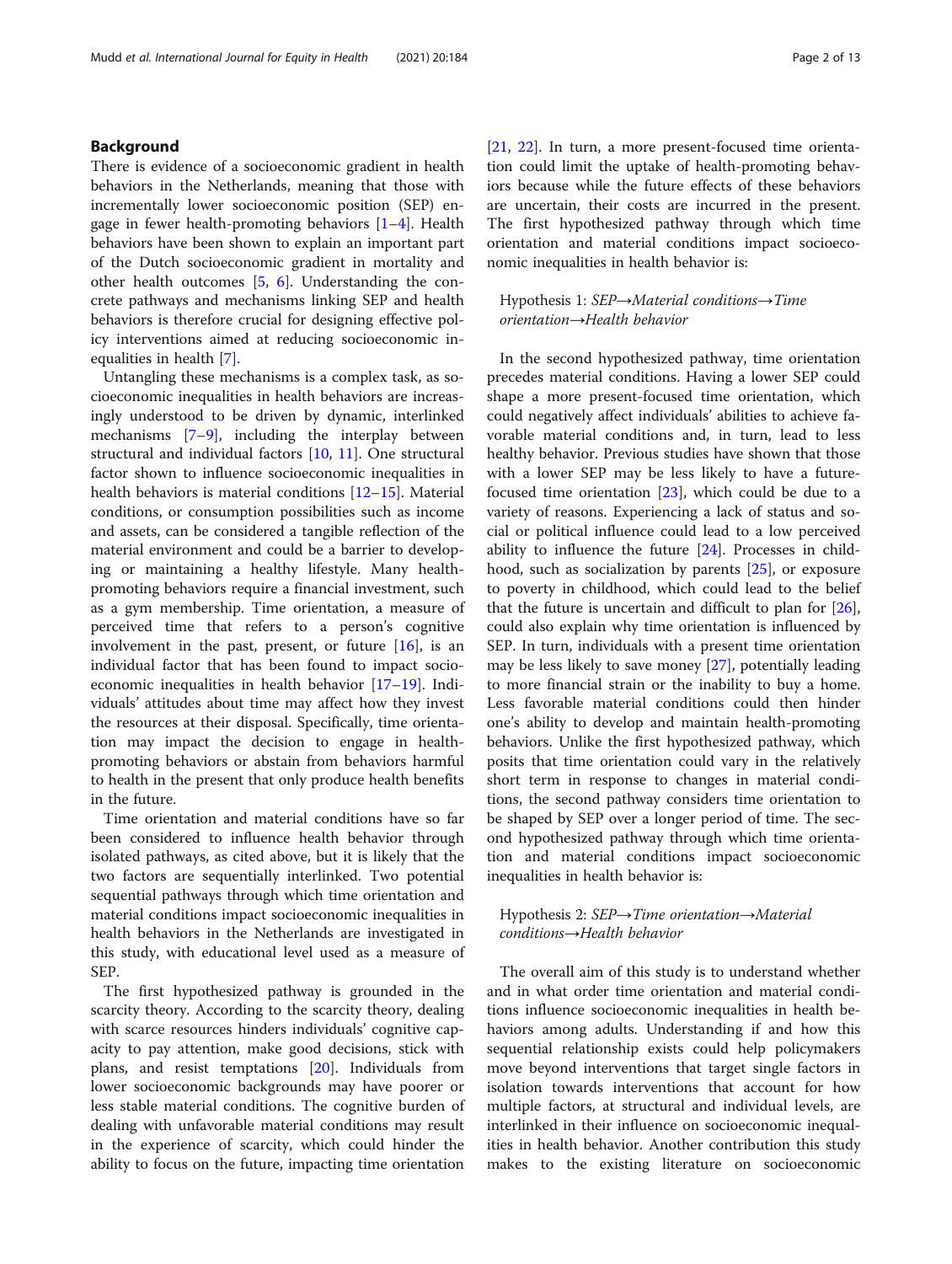inequalities is the use of sequential mediation analysis and longitudinal data to test the hypothesized pathways. The mediation models will account for confounding by baseline levels of health behavior, which has seldom been done in studies on this topic. Most existing studies have focused on the size of the total contribution of certain groups of factors to the explanation of inequalities in health behavior over the life course (e.g., [[1,](#page-11-0) [28](#page-12-0)]). From an intervention-focused perspective, it is important to account for baseline differences in health behaviors between socioeconomic groups of adults; the relationships between the factors influencing health behaviors and health behaviors themselves are likely confounded by prior levels of health behavior. Besides impacting health behavior over time, prior unhealthy behavior could lead to health complaints, which may result in a more present-focused time orientation, and poorer material conditions due to, for instance, job loss. Controlling for prior health behavior will enable a clearer understanding of the causal pathways outlined in the two hypotheses, which is important for assessing whether intervening on time orientation and material conditions could help reduce socioeconomic inequalities in health behavior in adulthood.

## **Methods**

## The GLOBE data

GLOBE (Dutch acronym for "Health and Living Conditions of the Population of Eindhoven and surroundings") is a prospective cohort study focused on understanding socioeconomic inequalities in a representative sample of the population in the Eindhoven area of the Netherlands. Data from 18,973 respondents were collected via an initial postal survey in 1991 [[29\]](#page-12-0), and two subsamples of these baseline participants were selected to form the longitudinal GLOBE cohort ( $N = 5667$ ). The longitudinal cohort was followed up with postal surveys in 1997, 2004, 2011, and 2014, and two new samples consisting of adults residing in the Eindhoven area were added to the study in 2004 and 2014 to compensate for attrition. Data from respondents who participated in the 2004, 2011, and 2014 surveys who were at least 25 years old in 2004 ( $N = 2692$ ) were used for the analyses described in this paper. These three waves of data were chosen because they included variables required to test the two hypotheses.

Details about the study design and sampling methods are described in Additional file [1,](#page-10-0) and more in-depth discussions of the GLOBE sample are published elsewhere [[29,](#page-12-0) [30\]](#page-12-0). The use of personal data in the GLOBE study is in compliance with the Dutch Personal Data Protection Act and the Municipal Database Act; the study is registered with the Dutch Data Protection Authority (number 1248943).

## Measures used in analyses Educational level, a measure of SEP

The highest attained educational level at baseline (2004) was used as a measure of SEP. Traditionally, educational level has been the most important measure of social stratification in Dutch society [[31](#page-12-0)], so while it does not fully represent SEP, educational level is considered a valid measure of SEP to use in this study. Respondents aged 25 years and older at baseline were included in the study sample because they were assumed to have completed their education. Four education categories were defined according to the International Standard Classification of Education (ISCED): high (higher professional education and university; ISCED 5–7), middle (intermediate professional and higher general education; ISCE D 3–4), low (lower professional and intermediate general education; ISCED 2), and lowest (no or primary education; ISCED 0–1).

Material conditions: financial strain, housing tenure, income Data on financial strain, housing tenure, and income from 2011 were used as three separate measures of material conditions in the analyses. These commonly used measures were investigated separately in order to identify whether the measures differed in their importance for the pathways investigated in this study. Financial strain was recorded by asking respondents whether they experienced any difficulties paying for food, rent, electricity, and so forth during the past year; possible answers were "no difficulty at all", "some difficulty", and "great difficulty". For housing tenure, respondents indicated whether they owned or rented their home. Income is sometimes used as a measure of SEP, but it has also been used as an indicator of material conditions in studies that measure SEP with educational level [\[32,](#page-12-0) [33\]](#page-12-0). In this study, income is considered a useful representation of individuals' financial resources and was measured by asking respondents to select the range their monthly income falls into.

## Time orientation

In 2011, time orientation was measured by asking participants to what extent they agreed with each of a set of ten statements about the present and the future on a five-level scale ranging from "strongly disagree" to "strongly agree" (Chronbach's alpha = 0.60). The statements, such as "I often think about how my actions today will affect my health when I am older" and "What happens to me in the future is out of my control" are from a brief scale developed to measure time orientation in African American women [[34\]](#page-12-0). A mean time orientation score was calculated by averaging the responses to the individual questions, accounting for whether each statement was positively or negatively phrased. Possible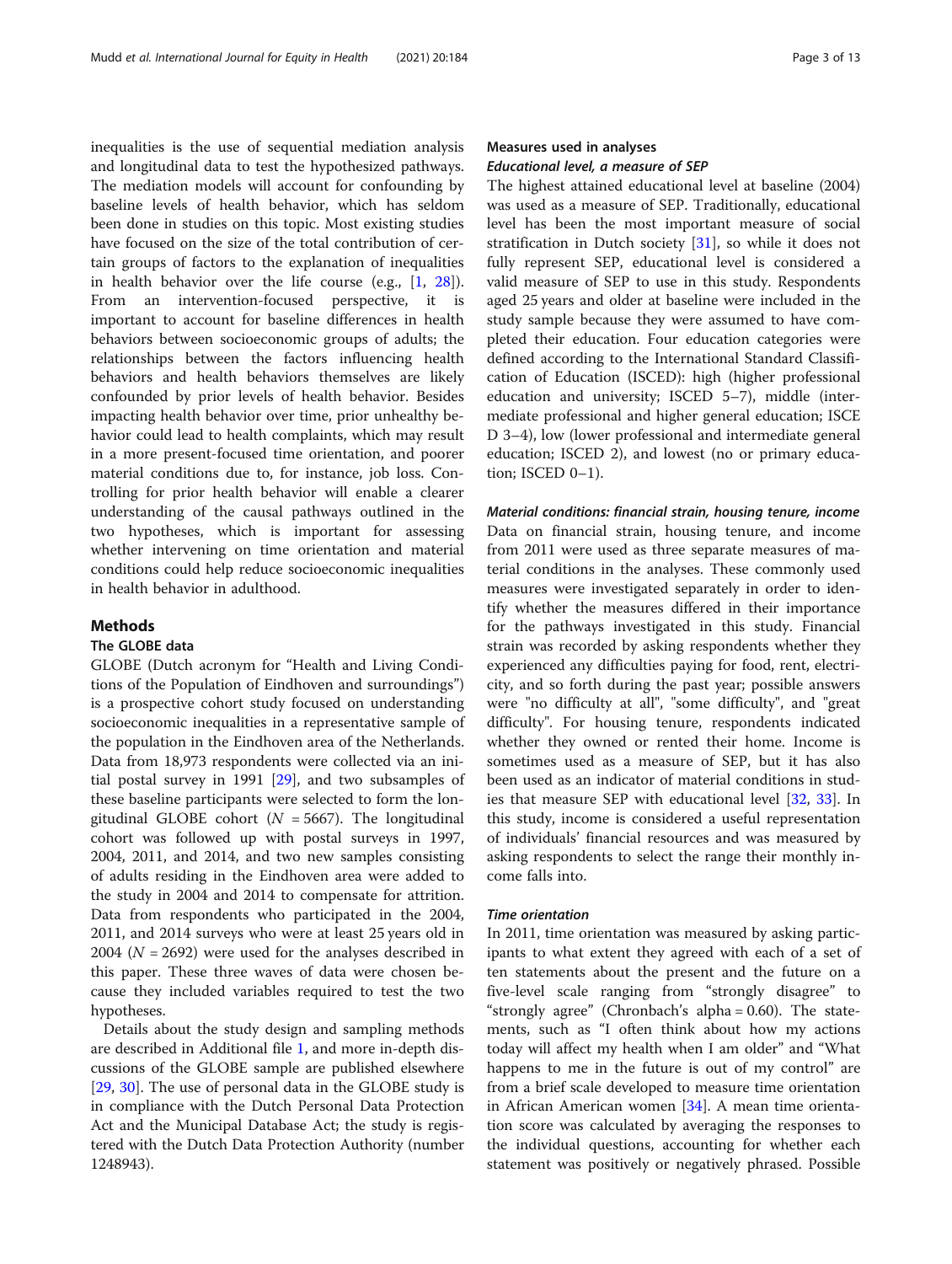time orientation scores ranged from 1 to 5, with lower scores indicating a preference for the present and higher scores indicating a preference for the future; the resulting scores ranged from 1.1 to 4.8. Though it is just one of many existing measures used to study the perception of time [[16](#page-11-0)], the brief scale used in this study is a valid measure of time orientation as it is defined in this study.

## Health behavior-related outcomes

Smoking behavior and sports participation in 2004 and 2014 were measures of health behavior included in the analyses. BMI and self-assessed health in 2004 and 2014 were included as outcomes related to health behavior; BMI represents a combined effect of physical activity and dietary intake, and self-assessed health can be considered a general representation of a healthy lifestyle.

Smoking behavior was self-reported based on the question "Do you smoke?" and a series of questions about the frequency and type of tobacco product(s) consumed; answers were dichotomized into non-smoker and current smoker. Sports participation was collected using the validated Short QUestionnaire to ASsess Health-enhancing physical activity (SQUASH) [\[35](#page-12-0)]. Respondents were asked to report the average frequency and duration of their sports activities per week. In line with a recent study using GLOBE data [\[5](#page-11-0)], participants were categorized as active (> 2 h/week), moderately active  $(1-2 h/$ week), little active  $(< 1 h/$ week), or inactive (0 h/week). Since very few respondents belonged to the little active category (1.8%), this group was combined with the moderately active category for the analyses. Self-reported weight and height were used to calculate BMI (weight/height<sup>2</sup>), which was then classified as underweight (BMI  $\leq$  18.5), normal (BMI > 18.5–25), overweight (BMI  $> 25-30$ ), and obese (BMI  $> 30$ ). The underweight and normal BMI categories were combined in the analyses due to few respondents reporting an underweight BMI (0.9%). Self-assessed health was measured by asking respondents to complete the sentence, "In general, would you say your health is …" with options on a five-level scale ranging from "poor" to "excellent".

## Baseline demographic covariates

Age in years and gender were collected in 2004. For gender, respondents indicated whether they were male or female. A binary variable indicating whether a respondent was female or not was used in the analyses. Additional file [2](#page-10-0) contains a detailed overview of all variables included in the analyses.

## Sequential mediation analyses

The pathways through which time orientation and material conditions impact socioeconomic inequalities in health behaviors were tested using sequential mediation analysis. In a sequential mediation analysis, the mediators (here, time orientation and material conditions) are posited to at least partially explain the causal relationship between the exposure (educational level) and the (health behavior-related) outcome in a specific order. The hypothesized pathways were investigated using structural equation models (SEMs), which are systems of linked regression-style equations that estimate complex, dynamic relationships in a set of variables. The SEM approach was chosen because of the ability to test complicated hypotheses, handle ordinal dependent variables in a straightforward way, and calculate model fit statistics [[36\]](#page-12-0). For every outcome, separate SEMs were estimated for each of the three measures of material conditions using a weighted least squares (WLS) estimator, the standard method applied for SEMs with ordered dependent variables [\[37\]](#page-12-0).

Each SEM was comprised of three simultaneously fitted equations. Constant terms and coefficients for the baseline covariates (in Eqs. 1 and 2, age and gender and in Eq. 3, age, gender, and baseline health behaviorrelated outcome) are not shown.

$$
\begin{aligned} \textit{Mediator 1} &\sim a1 \times \textit{Exposure} \\ &+ \textit{Baseline covariates} + \varepsilon1 \end{aligned} \tag{1}
$$

$$
\begin{aligned} \textit{Mediator 2} &\sim a2 \times \textit{Exposure} + d \times \textit{Mediator 1} \\ &+ \textit{Baseline covariates} + \varepsilon2 \end{aligned} \tag{2}
$$

$$
Outcome \sim c' \times Exposure + b1 \times Mediator 1+ b2 \times Mediator 2+ Baseline covariates + \varepsilon3
$$
(3)

For each hypothesis, *Mediator 1* and *Mediator 2* are defined according to the order of the factors (time orientation and material conditions) tested in each hypothesis. The direct effect of the exposure on the outcome, controlling for the mediators, is  $c'$ . The indirect effect of the exposure on the outcome through the sequence of mediators is  $a1*d*b2$ ; when interpreting the indirect effect, the effect size and statistical significance of the pathway in its entirety is of interest, not the effect size and statistical significance of each component of the pathway [[38\]](#page-12-0). The total indirect effect of the exposure on the outcome through the mediators, consisting of the indirect effect through the sequence of mediators along with the indirect effects of each mediator individually, is the sum of  $a1^*d^*b2$ ,  $a1^*b1$ , and  $a2^*b2$  [[39\]](#page-12-0). The error terms ( $\epsilon 1$ ,  $\epsilon$ 2,  $\epsilon$ 3) were assumed to be uncorrelated and multivariate normally distributed, assumptions required for the definition of indirect and direct effects [\[40](#page-12-0)]. A statistically significant total effect, which is the sum of the direct and total indirect effects, is not a prerequisite for investigating indirect effects when the analysis is based on mediation hypotheses  $[41]$ . This study is based on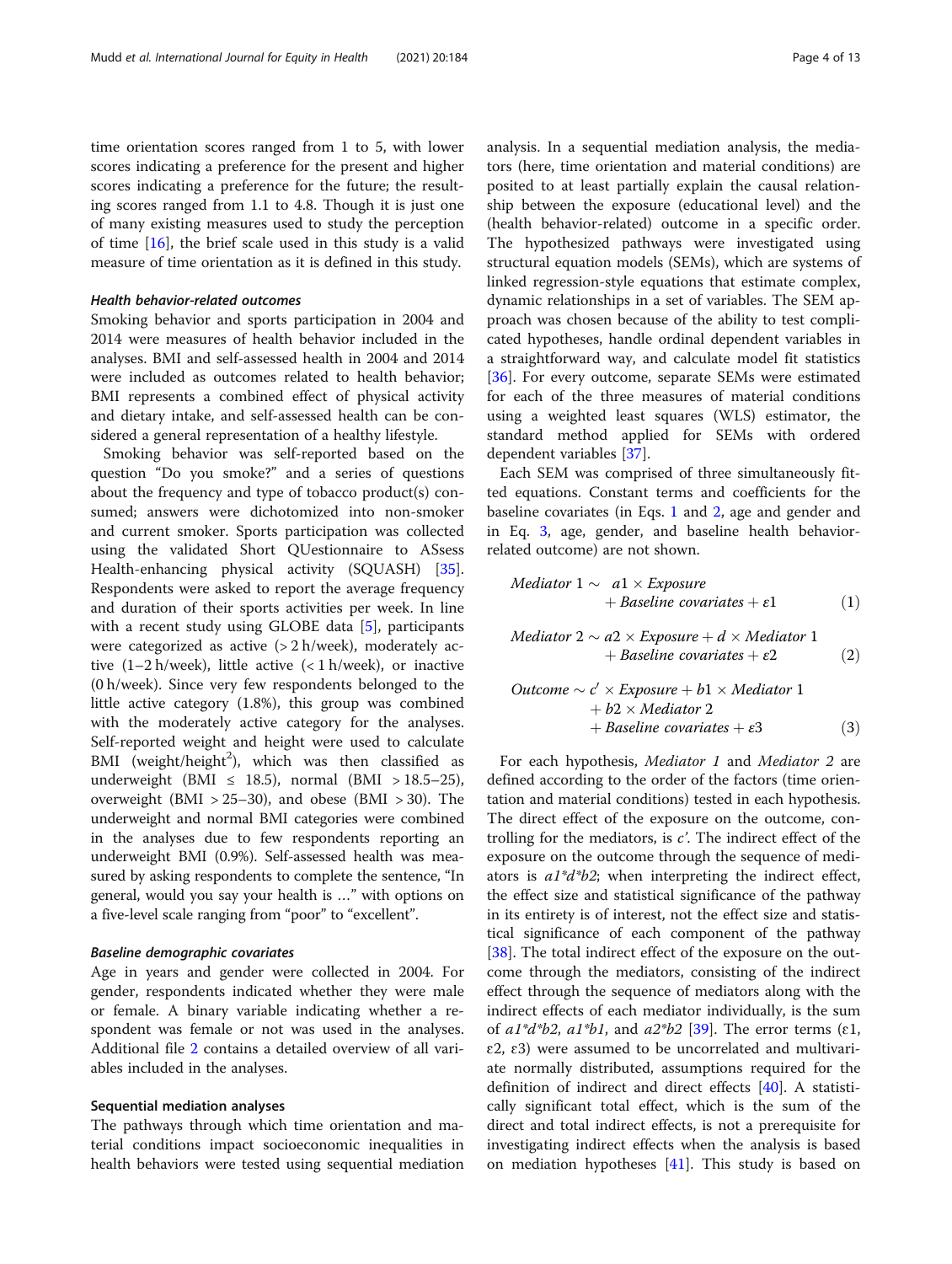two hypotheses, grounded in theory, about the presence of sequential mediation pathways, so total effects are not reported and, instead, the direct and indirect effects through the sequences of mediators are the focus of the analyses presented in this text. Given this focus on examining specific pathways, indirect effects through each mediator individually and total indirect effects were estimated but are not discussed in detail. For completeness, details on the indirect effects of each mediator individually, total indirect effects, and total effects are provided in Additional file [3.](#page-10-0) In this article, further mentions of "indirect effects" refer to indirect effects through sequences of two mediators. The path diagrams in Figs. 1 and [2](#page-5-0) display the relationships estimated to test Hypotheses 1 and 2, respectively.

Statistically significant direct effects indicate pathways from educational level to health behavior that do not run through the mediators, and statistically significant indirect effects indicate pathways that help explain educational inequalities in health behavior. Given this study's focus on identifying meaningful pathways, the interpretation of results will be focused on which indirect effects are statistically significant, referred to as the null hypothesis perspective [\[41\]](#page-12-0). Another approach is the effect size perspective, in which the percentage of the relationship between the exposure and outcome explained by a sequence of mediators is calculated by dividing the total effect by the indirect effect through that sequence of mediators.

Several assumptions required for causal interpretation of indirect and direct effects from sequential mediation analyses were addressed in the study design [\[42](#page-12-0)]. Three waves of GLOBE data were used to establish a temporal sequence between the exposure (2004), the mediators (2011), and the outcome (2014), preventing the possibility of observed relationships being due to reverse causality. Age and gender at baseline (2004) were included as covariates in all three SEM equations because they are likely important confounders of the relationships between the exposure, the mediators, and the outcomes. Health behavior at baseline (2004) was controlled for in the equation predicting health behavior in 2014 to account for mediator-outcome confounding [\[43](#page-12-0), [44\]](#page-12-0). An implication of this study design is that the analysis estimates changes in health behavior-related outcomes through the hypothesized pathways during a period of 10 years (2004–2014). This design suits the study's aim to understand whether intervening on time orientation and material conditions in adulthood could lead to a larger improvement in health behaviors among those with lower education than among those with higher education, or, put otherwise, a reduction in educational inequalities in health behaviors.

Using multiple imputation, 20 imputed datasets were generated to account for the bias introduced by missing data. Because certain responses would hinder the interpretability of the results, those who reported having an "Other" educational level  $(N = 8)$  and those who reported an "Unknown/ refuse to say" income  $(N = 254)$  in the imputed datasets were excluded from the mediation analyses. The sequential mediation SEMs were estimated

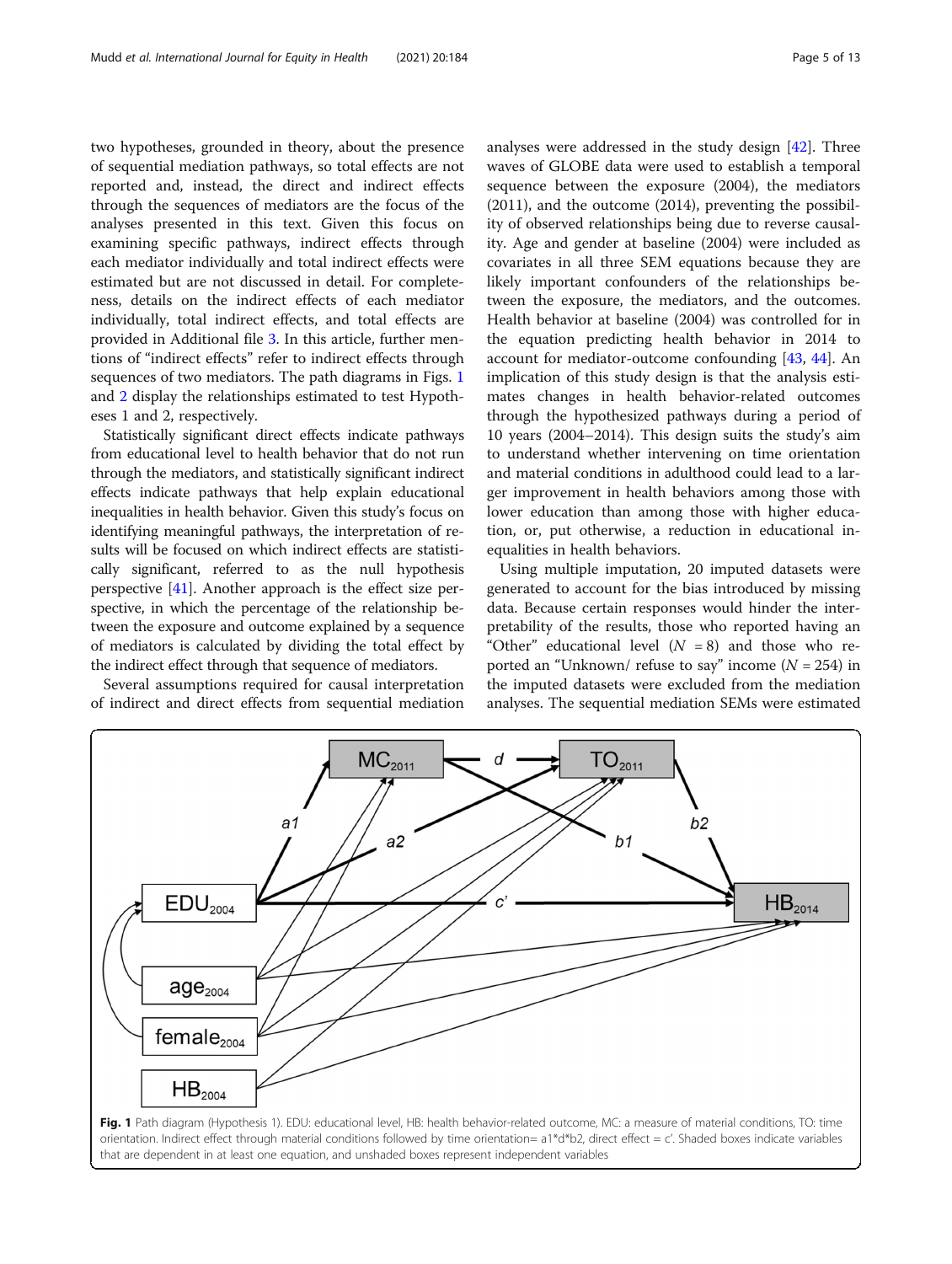<span id="page-5-0"></span>

on each of the imputed datasets, then parameter estimates and standard errors were pooled using Rubin's rule [\[45](#page-12-0), [46\]](#page-12-0). Details about the handling of missing data can be found in Additional file [4](#page-11-0).

All analyses were performed in R (version 3.6.0). The lavaan (version 0.6-6) and semTools (version 0.5-3) packages were used for mediation analyses and the mice package (version 3.9.0) was used for multiple imputation.

## **Results**

## Descriptive statistics of GLOBE respondents

Descriptive statistics from the non-imputed data for the full sample and by educational level are shown in Table [1](#page-6-0). The majority of respondents had high (33%), middle (22%), or low (33%) education. Only 7% had the lowest level of education, and educational level was missing for 4% of respondents. In the full sample, the average age was 55.2 years and there were slightly more females than males. Educational gradients were observed for time orientation, all measures of material conditions, and all health behavior-related outcomes.

## Results of the sequential mediation analyses

The effect sizes and statistical significance levels of direct and indirect effects for every model estimated to test Hypotheses 1 and 2 are listed in Tables [2](#page-7-0) and [3,](#page-8-0) respectively. The fit statistics for the majority of the models were well within acceptable ranges (see Additional file [3](#page-10-0) for details about model fit).

The direct effect estimates were the same for the models testing Hypotheses 1 and 2. The direct effect of educational level on smoking was not statistically significant regardless of the measure of material conditions included in the models. The direct effects of educational level on sports participation (for financial strain and housing), BMI (for financial strain and housing), and self-assessed health (for all measures of material conditions) were statistically significant. For these outcomes, the directions of the observed effects were as expected: a higher educational level led to a higher likelihood of spending more time on sports, a lower likelihood of having a high BMI, and a higher likelihood of reporting better self-assessed health. The largest direct effect sizes were observed for BMI and self-assessed health.

Several indirect effects in the sequential mediation models testing Hypothesis 2, that educational level influences health behavior through time orientation followed by material conditions, were statistically significant. Significant indirect effects of educational level on sports participation and self-assessed health through time orientation followed by either financial strain or income were observed, and a significant indirect effect of educational level on smoking through time orientation followed by income was observed. No significant indirect effects were found in the models with housing tenure as the measure of material conditions, and none of the indirect effects in the models testing Hypothesis 1 were significant. The indirect effect sizes ranged from − 0.002 to 0.003 in all models, meaning that the pathway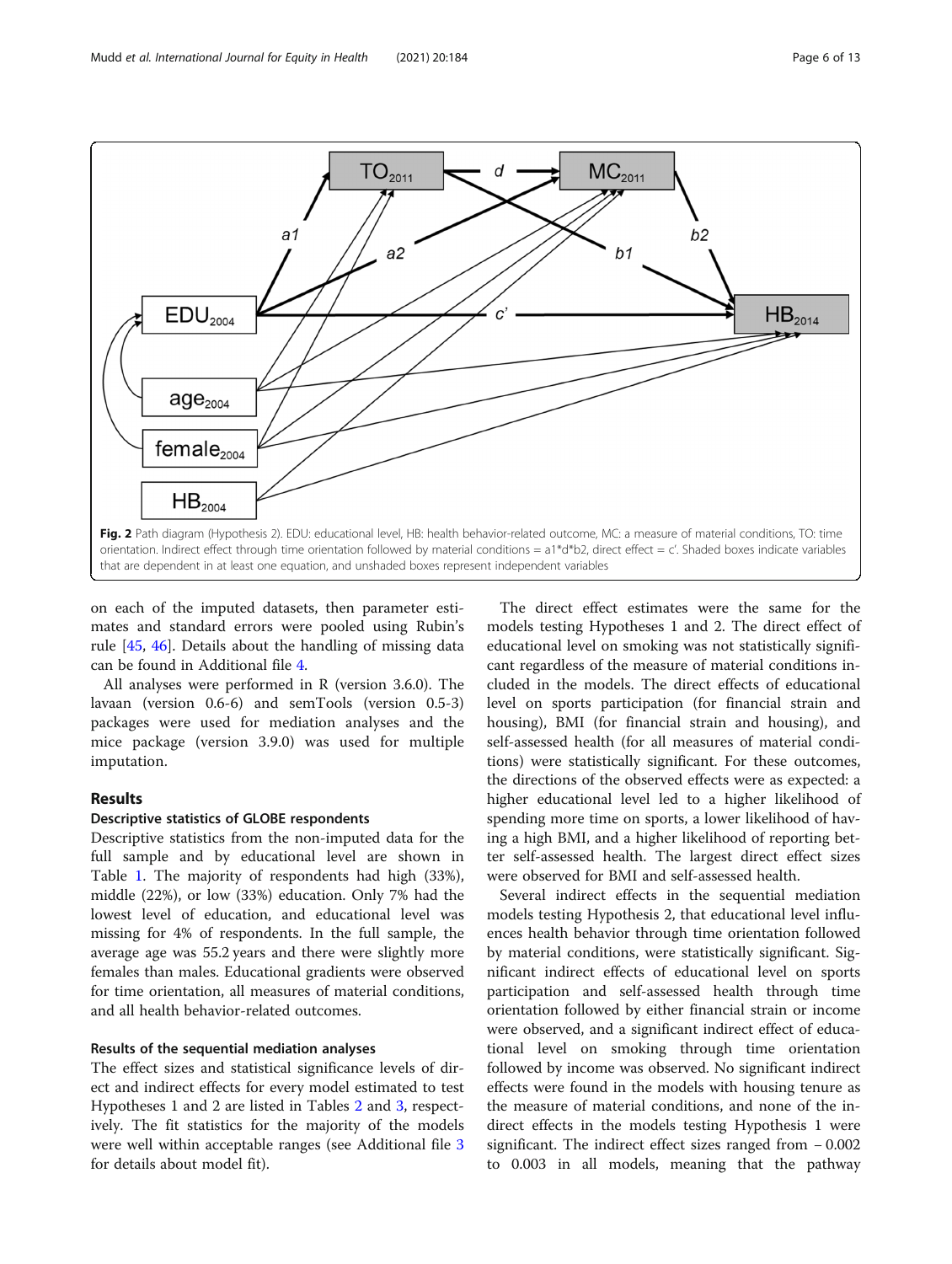## <span id="page-6-0"></span>Table 1 Descriptive statistics of GLOBE respondents

|                                |              | <b>Educational level (2004)</b> |             |             |             |
|--------------------------------|--------------|---------------------------------|-------------|-------------|-------------|
|                                | <b>Total</b> | Lowest                          | Low         | Middle      | High        |
|                                | $N = 2692^a$ | $N = 196$                       | $N = 896$   | $N = 604$   | $N = 891$   |
| Age (2004)                     |              |                                 |             |             |             |
| Mean (SD)                      | 55.2 (13.6)  | 63.1 (10.9)                     | 59.9 (10.8) | 50.9 (13.5) | 50.5 (13.9) |
| Gender (2004), %               |              |                                 |             |             |             |
| Female                         | 53.6         | 65.8                            | 64.1        | 47.8        | 42.9        |
| Male                           | 46.4         | 34.2                            | 35.9        | 52.2        | 57.0        |
| <b>NA</b>                      | 0.0          | 0.0                             | 0.0         | 0.0         | 0.1         |
| Time orientation (2011)        |              |                                 |             |             |             |
| Mean (SD)                      | 3.2(0.5)     | 3.0(0.5)                        | 3.2(0.5)    | 3.3(0.5)    | 3.4(0.4)    |
| Range                          | $1.1 - 4.8$  | $1.2 - 4.2$                     | $1.1 - 4.7$ | $1.8 - 4.8$ | $1.8 - 4.5$ |
| NA, %                          | 20.2         | 19.9                            | 16.6        | 20.5        | 23.5        |
| Financial strain (2011), %     |              |                                 |             |             |             |
| No difficulty                  | 76.7         | 57.7                            | 72.8        | 74.5        | 87.0        |
| Some difficulty                | 19.2         | 32.7                            | 22.5        | 21.7        | 10.7        |
| Great difficulty               | 2.9          | 7.1                             | 2.9         | 3.6         | 1.7         |
| <b>NA</b>                      | 1.2          | 2.6                             | 1.8         | 0.2         | 0.7         |
| Housing tenure (2011), %       |              |                                 |             |             |             |
| Owned home                     | 68.6         | 26.0                            | 57.7        | 72.8        | 87.8        |
| Rented home                    | 30.2         | 72.4                            | 40.4        | 26.2        | 12.0        |
| <b>NA</b>                      | 1.2          | 1.5                             | 1.9         | 1.0         | 0.2         |
| Monthly income group (2011), % |              |                                 |             |             |             |
| 0-1200 Euros                   | 7.7          | 28.1                            | 10.7        | 4.0         | 1.7         |
| 1200-1800 Euros                | 17.3         | 33.2                            | 25.8        | 16.1        | 5.6         |
| 1800-2600 Euros                | 25.4         | 13.8                            | 30.1        | 30.8        | 18.9        |
| 2600-4000 Euros                | 26.5         | 4.6                             | 15.6        | 32.3        | 39.7        |
| > 4000 Euros                   | 11.7         | 0.5                             | 3.3         | 8.6         | 25.8        |
| Unknown/refuse to say/NA       | 11.4         | 19.9                            | 14.4        | 8.3         | 8.3         |
| Smoking status (2014), %       |              |                                 |             |             |             |
| Non-smoker                     | 87.6         | 87.6                            | 81.6        | 86.4        | 85.3        |
| Smoker                         | 11.3         | 15.8                            | 11.6        | 14.2        | 8.1         |
| $\sf NA$                       | 1.2          | 2.6                             | $2.0\,$     | 0.5         | 0.3         |
| Sports participation (2014), % |              |                                 |             |             |             |
| Inactive                       | 40.3         | 62.2                            | 46.9        | 36.9        | 30.3        |
| Little active                  | $1.8\,$      | $1.5\,$                         | $1.3\,$     | $1.3\,$     | 2.9         |
| Moderately active              | 12.9         | $5.1\,$                         | 11.0        | 15.1        | 15.8        |
| Active                         | 34.9         | 17.3                            | 29.0        | 37.6        | 43.5        |
| $\sf NA$                       | 10.1         | 13.8                            | 11.7        | 9.1         | 7.4         |
| BMI (2014), %                  |              |                                 |             |             |             |
| Underweight                    | 0.9          | 1.5                             | 1.0         | 0.5         | 0.9         |
| Normal                         | 41.3         | 36.7                            | 33.9        | 39.1        | 51.3        |
| Overweight                     | 41.0         | 34.7                            | 45.5        | 44.4        | 35.9        |
| Obese                          | 14.5         | 22.4                            | 17.0        | 14.4        | 10.3        |
| $\sf NA$                       | $2.3\,$      | $4.6\,$                         | $2.6\,$     | $1.7\,$     | $1.6\,$     |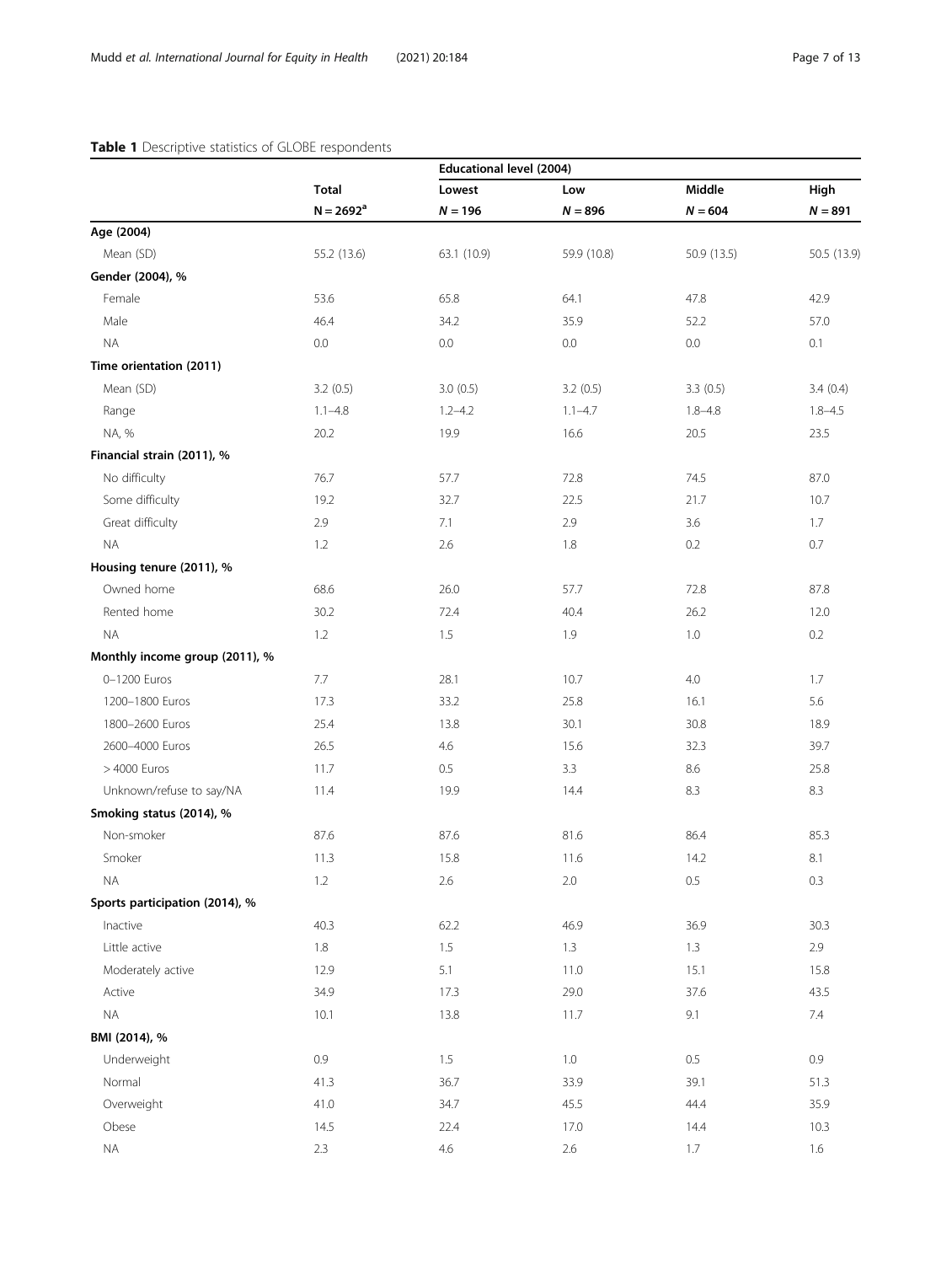|                                |              | Educational level (2004) |           |           |           |  |  |
|--------------------------------|--------------|--------------------------|-----------|-----------|-----------|--|--|
|                                | <b>Total</b> | Lowest                   | Low       | Middle    | High      |  |  |
|                                | $N = 2692^a$ | $N = 196$                | $N = 896$ | $N = 604$ | $N = 891$ |  |  |
| Self-assessed health (2014), % |              |                          |           |           |           |  |  |
| Poor                           | 2.2          | 7.1                      | 2.6       | 1.7       | 1.0       |  |  |
| Fair                           | 16.5         | 33.2                     | 22.8      | 11.4      | 8.3       |  |  |
| Good                           | 50.7         | 47.4                     | 54.0      | 51.5      | 48.1      |  |  |
| Very good                      | 22.1         | 10.2                     | 15.0      | 26.5      | 29.4      |  |  |
| Excellent                      | 7.9          | 0.5                      | 4.8       | 8.4       | 12.8      |  |  |
| <b>NA</b>                      | 0.7          | 1.5                      | 0.9       | 0.5       | 0.3       |  |  |

#### <span id="page-7-0"></span>Table 1 Descriptive statistics of GLOBE respondents (Continued)

P-values from Pearson chi-square tests for independence for all variables by educational level were < 0.001, indicating that the null hypotheses of each variable being independent of educational level could be rejected<br>BMI body mass index. NA missing values. SD standard deviation

 $^{\text{a}}$  N = 105 respondents had missing data for educational level (N = 97) or reported having "Other" education (N = 8)

through the sequences of mediators explained a small part of the total effect of educational level on health behavior. For example, the pathway through time orientation followed by income (indirect effect = 0.001) explained 0.9% of the relationship between educational level and self-assessed health (total effect = 0.112, see Additional file [3\)](#page-10-0). When the individual mediating effects of time orientation and income are considered in addition to the sequential mediating effect, these factors explain 61.6% of the relationship between educational level and self-assessed health (total indirect effect = 0.069, see Additional file [3](#page-10-0)).

## Discussion

## Summary of main findings

When accounting for the mediators and baseline health behavior, educational level was directly associated with BMI, sports participation, and self-assessed health 10 years later but not with smoking. The second hypothesized pathway was supported by the mediation analyses, as time orientation followed by financial strain or income accounted for part of the influence of educational level on smoking, sports participation, and self-assessed health. No support was found for the first hypothesized pathway from educational level to health behavior through material conditions followed by time orientation.

## Interpretation of main findings

The estimates from this study indicate that educational level may have a larger direct effect on changes in behavior-related health outcomes (BMI and self-assessed health) than on changes in specific health behaviors (smoking and sports participation) over a 10-year period during adulthood. Because of its addictive nature, smoking may be relatively stable over time compared to other health behaviors, which could explain the insignificant direct effect of educational level on changes in smoking behavior over a 10-year period during adulthood.

| <b>Outcomes</b><br>(in separate models) |      | Measure of material conditions (tested in separate models) |            |                                                         |            |                                                       |            |  |
|-----------------------------------------|------|------------------------------------------------------------|------------|---------------------------------------------------------|------------|-------------------------------------------------------|------------|--|
|                                         |      | Financial strain $\rightarrow$<br><b>Time orientation</b>  |            | Housing tenure $\rightarrow$<br><b>Time orientation</b> |            | Income group $\rightarrow$<br><b>Time orientation</b> |            |  |
|                                         | N    | IE                                                         | <b>DE</b>  | IE                                                      | <b>DE</b>  | IE                                                    | DE         |  |
| Health behaviors                        |      |                                                            |            |                                                         |            |                                                       |            |  |
| <b>Smoking</b>                          | 2661 | $-0.001$                                                   | $-0.010$   | 0.001                                                   | 0.009      | 0.003                                                 | 0.009      |  |
| Sports participation                    | 2420 | $-0.001$                                                   | $0.064**$  | 0.001                                                   | $0.062*$   | 0.002                                                 | 0.043      |  |
| Health behavior-related outcomes        |      |                                                            |            |                                                         |            |                                                       |            |  |
| <b>BMI</b>                              | 2630 | 0.000                                                      | $-0.058*$  | 0.000                                                   | $-0.063**$ | 0.000                                                 | $-0.046$   |  |
| Self-assessed health                    | 2674 | 0.001                                                      | $0.145***$ | $-0.001$                                                | $0.132***$ | $-0.002$                                              | $0.095***$ |  |

Table 2 Mediation results, Hypothesis 1: Educational level → Material conditions → Time orientation → Health behavior

Results are shown for each of 12 separate models testing the effects of educational level on each of the four outcomes (smoking, sports participation, BMI, selfassessed health) through each of the three measures of material conditions (financial strain, housing tenure, income) followed by time orientation. In the models, all of which include the mediators, direct effects refer to the effect of educational level on health behavior that is not through the sequence of mediators and indirect effects refer to the effect of educational level on health behavior through the sequence of mediators BMI body mass index. DE direct effect, IE indirect effect through material conditions followed by time orientation

Reported effects are statistically significant at  $* \alpha = 0.1$ ,  $* \alpha = 0.05$ ,  $* \ast \alpha = 0.01$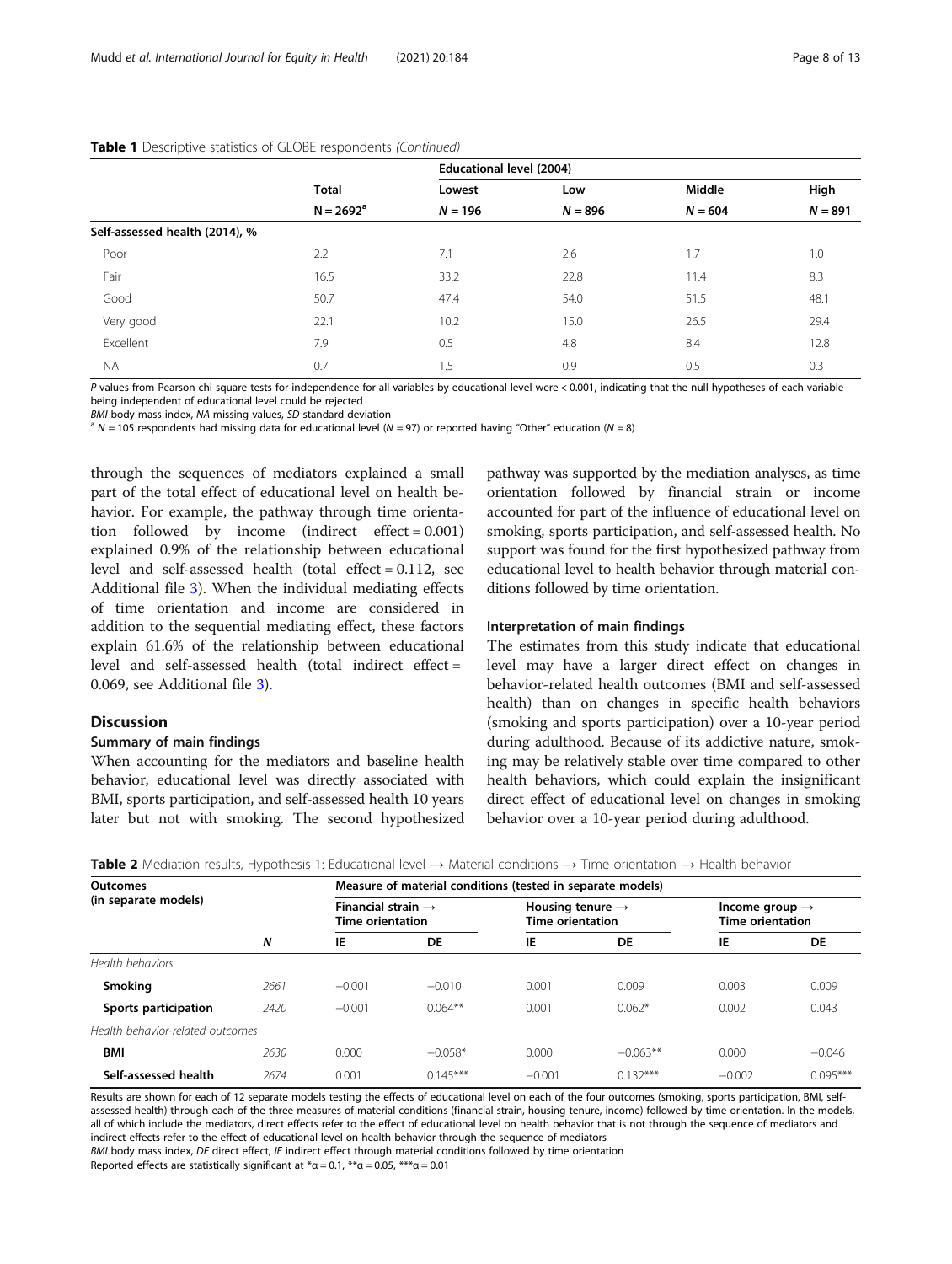<span id="page-8-0"></span>

|  | Table 3 Mediation results, Hypothesis 2: Educational level $\rightarrow$ Time orientation $\rightarrow$ Material conditions $\rightarrow$ Health behavior |
|--|-----------------------------------------------------------------------------------------------------------------------------------------------------------|
|--|-----------------------------------------------------------------------------------------------------------------------------------------------------------|

| <b>Outcomes</b>                  |      | Measure of material conditions (tested in separate models) |            |                                                         |            |                                                |            |  |
|----------------------------------|------|------------------------------------------------------------|------------|---------------------------------------------------------|------------|------------------------------------------------|------------|--|
| (in separate models)             | N    | Time orientation $\rightarrow$<br><b>Financial strain</b>  |            | Time orientation $\rightarrow$<br><b>Housing tenure</b> |            | Time orientation $\rightarrow$<br>Income group |            |  |
|                                  |      | IE                                                         | <b>DE</b>  | IE                                                      | <b>DE</b>  | IE                                             | DE         |  |
| Health behaviors                 |      |                                                            |            |                                                         |            |                                                |            |  |
| Smoking                          | 2661 | 0.002                                                      | $-0.010$   | $-0.001$                                                | 0.009      | $-0.002**$                                     | 0.009      |  |
| Sports participation             | 2420 | $-0.002*$                                                  | $0.064**$  | 0.001                                                   | $0.062*$   | $0.001*$                                       | 0.043      |  |
| Health behavior-related outcomes |      |                                                            |            |                                                         |            |                                                |            |  |
| <b>BMI</b>                       | 2630 | 0.000                                                      | $-0.059*$  | 0.000                                                   | $-0.063**$ | 0.000                                          | $-0.046$   |  |
| Self-assessed health             | 2674 | $-0.001*$                                                  | $0.146***$ | 0.001                                                   | $0.123***$ | $0.002**$                                      | $0.095***$ |  |

Results are shown for each of 12 separate models testing the effects of educational level on each of the four outcomes (smoking, sports participation, BMI, selfassessed health) through time orientation followed by each of the three measures of material conditions (financial strain, housing tenure, income). In the models, all of which include the mediators, direct effects refer to the effect of educational level on health behavior that is not through the sequence of mediators and indirect effects refer to the effect of educational level on health behavior through the sequence of mediators

BMI body mass index, DE direct effect, IE indirect effect through time orientation followed by material conditions

Reported effects are statistically significant at  $* \alpha = 0.1$ ,  $* \alpha = 0.05$ ,  $* \ast \alpha = 0.01$ 

These analyses did not support a pathway from educational level to health behavior through material conditions and time orientation, in that order (Hypothesis 1). Time orientation is often considered to remain stable over time, and the few empirical studies that examined changes in time orientation found evidence that it is influenced by educational level [\[47](#page-12-0), [48](#page-12-0)]. This suggests that time orientation may be shaped by education over a longer period of time but may be less prone to short-term fluctuations in response to, for instance, material conditions. This could explain why we found evidence for a pathway from educational level to health behavior through time orientation followed by material conditions (Hypothesis 2) but not through material conditions followed by time orientation (Hypothesis 1).

Regarding Hypothesis 2, indirect effects were found for sports participation and self-assessed health when financial strain or income was included as a measure of material conditions and for smoking when income was included as a measure of material conditions. This pathway may have been observed for sports participation and self-assessed health, in particular, because a future time orientation and favorable material conditions might make engaging in more sports easier and more enjoyable. For smoking, income may play an especially important role as the means through which individuals can actually make decisions in line with their time orientation. Our findings suggest that for smoking, income may play a more important role than educational level, since the direct effects of educational level on smoking were insignificant in all models. This finding is not surprising as the strong relationship between income and smoking behavior is well-documented [[49\]](#page-12-0). Young adulthood has been shown to be an important period of changes in BMI [\[50](#page-12-0)]. Since this study examined a 10-year period of adulthood above the age of 25, it is possible that important changes in BMI earlier in life were not captured. The sequence of time orientation followed by housing tenure did not mediate the relationship between educational level and any of the outcomes. This suggests that housing tenure does not play as important a role in the pathway as financial strain and income, perhaps because it is less variable over time than income and financial strain.

Though small in size, the indirect effects observed in the models testing the pathway from educational level to health behavior through time orientation followed by material conditions are noteworthy. The indirect effect sizes represent the contribution of the particular pathway, time orientation followed by material conditions, to the relationship between educational level and health behavior. They make up only one part of the total indirect effect, which also accounts for the individual contributions of each mediator to the relationship between educational level and health behavior (see Additional file  $3$ ) [[51](#page-12-0)]. The pathway-specific indirect effects indicate the importance of a particular process in explaining educational inequalities in health behavior, which is why their statistical significance is meaningful despite small effect sizes [[41](#page-12-0)]. The similarity in effect sizes between the models testing each hypothesis was expected, as these indirect effects represent the same part of the pathway regardless of the order they are modelled in. To summarize, the statistically significant indirect effects shed light on the processes determining socioeconomic inequalities in a set of health behaviors. Specifically, the effects were consistent within outcomes but differed between certain outcomes, highlighting that the processes underlying socioeconomic inequalities in smoking, sports participation, and self-assessed health may differ from those for BMI.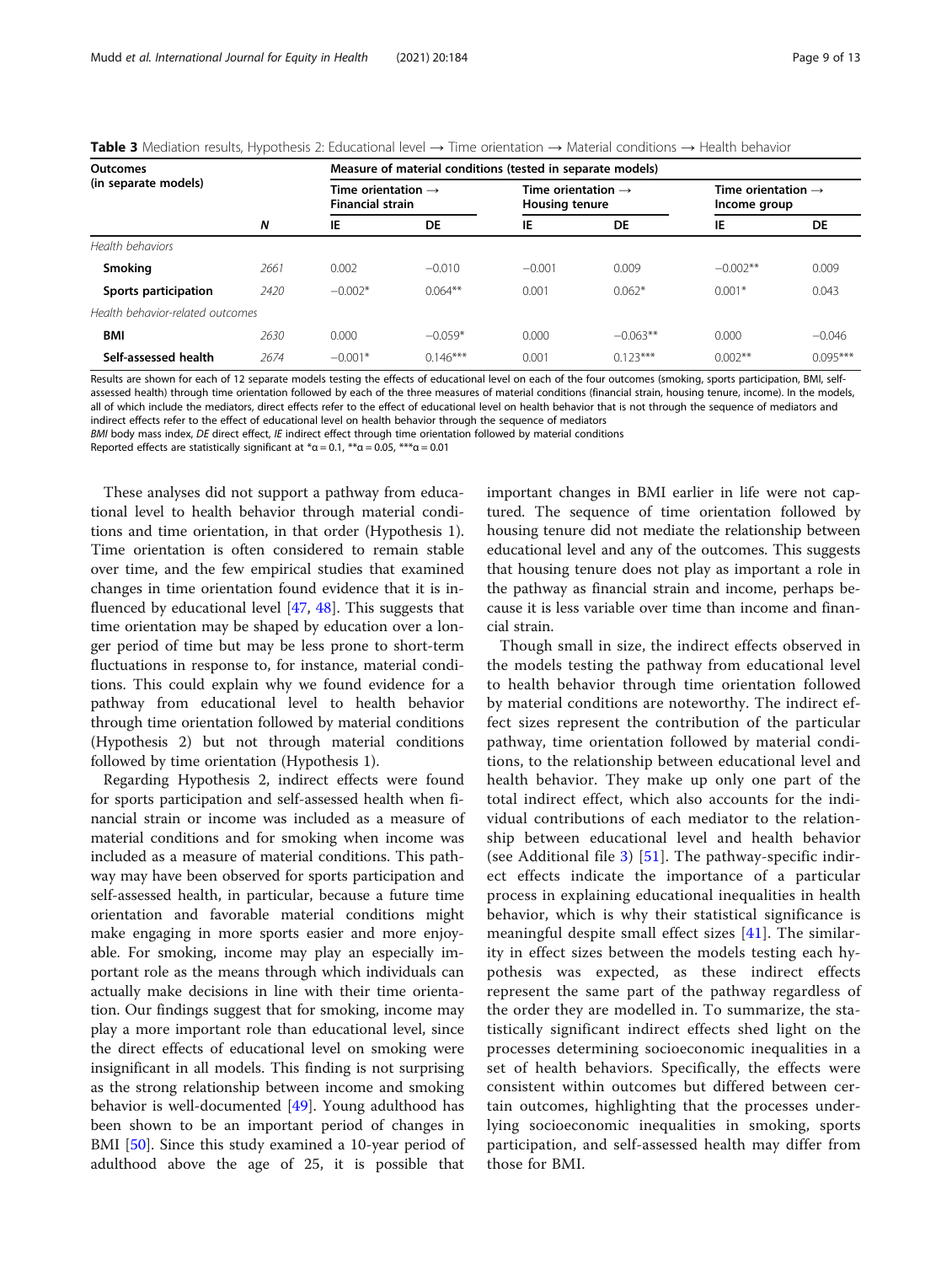## Methodological considerations

This study focused on complex interplays using sequential mediation analysis. This method, which is not yet commonly used in public health research, provided novel insight into the pathways involving structural and individual factors that shape persisting socioeconomic inequalities in health behavior. Accounting for temporality in the mediation analysis using data collected at three time points and including prior levels of health behavior were also main strengths of this study. Controlling for baseline health behavior accounted for mediatoroutcome bias due to baseline health behavior itself along with bias due to other factors, such as baseline chronic health conditions, that are expected to influence the mediators and outcomes through baseline health behavior. We are not aware of any other studies that controlled for baseline outcomes when estimating socioeconomic inequalities in health behavior. That said, existing research, including another study using GLOBE data, has brought to light the importance of considering multiple measurements of the same health behaviors over time to explain inequalities in mortality [\[5](#page-11-0), [52](#page-12-0), [53](#page-12-0)].

The approach taken in this study likely accounted for the main sources of confounding, increasing the plausibility of the results. An implication of controlling for baseline health behavior is that the results represent the estimated changes in health behavior due to the hypothesized pathways over a 10-year period of time, from the baseline measure of health behavior in 2004 to the measure of health behavior in 2014. Given the available GLOBE data, controlling for baseline health behavior was the least biased approach to investigating whether the hypothesized orderings of determinants of health behaviors were observed in this sample. Nevertheless, two other model specifications that were explored are worth noting. Running the sequential mediation models without control for baseline health behavior demonstrated that including baseline health behaviors dampened both direct and indirect effects of educational level on health behaviors, elucidating the importance of baseline health behavior as a confounder (see Additional file [5](#page-11-0)). In addition to controlling for outcomes at baseline, controlling for mediators at baseline is recommended to help account for confounding in the estimated relationships [[43,](#page-12-0) [44\]](#page-12-0). In this analysis, controlling for childhood material conditions or childhood time orientation in the analyses may have accounted for potential confounding, but these data were not available. Material conditions and time orientation at baseline would not plausibly impact educational level at baseline since education was completed by 2004. Running the sequential mediation models with additional control for baseline material conditions (time orientation was not collected in 2004) in the equation predicting material conditions as a sensitivity analysis produced similar results to the models presented in the main text (see Additional file [6](#page-11-0)). The results from these alternative sets of mediation models help illustrate that the models controlling for health behavior at baseline were best able to account for confounding and provided the least biased estimates of the relationships investigated in this study.

Efforts to limit other sources of bias in the results were imperfect. The temporal ordering between educational level, the mediators, and the outcomes was unambiguous, but both mediators were measured in 2011. Time orientation was only collected in the GLOBE study in 1991 and 2011, and the potential bias introduced by using data from the same year was considered favorable to the potential bias introduced by a gap of 20 years between measurements of the two mediators. The time gaps between the observation of educational level (2004), the mediators (2011), and the outcomes (2014) introduced the possibility that short-term effects of educational level on the mediators or of the mediators on the outcomes were not captured by the analyses. These time gaps are less problematic for time orientation, a construct that deals with the longer term, but the measures of material conditions could be associated with educational level in the short term and have a shortterm influence on health behavior. The sensitivity analysis controlling for baseline material conditions (see Additional file [6\)](#page-11-0) showed that accounting for the shortterm influence of educational level on material conditions did not alter its association with material conditions 7 years later (in 2011). While this study may not have captured the influence of material conditions on the outcomes in the very short term, the fact that mediating effects were observed after the three-year gap between the measurement of material conditions and the outcomes strengthens the plausibility of the investigated pathways [\[54](#page-12-0)]. For these reasons, the bias introduced by the time gaps between educational level, the mediators, and the outcomes is expected to be limited and to be outweighed by the ability to draw conclusions about the investigated pathways based on correct temporal ordering of the variables. A downside of running the analyses using SEMs was the inability to account for potential interactions between the exposure and the mediators in their influence on the outcome. Causal mediation is able to address this issue, however, the application of these techniques to sequential mediation analyses with ordinal mediators and outcomes remains arduous. It is also possible that baseline health behavior, included as a mediator-outcome confounder, was caused by educational level, the exposure, which would violate an assumption required for causal interpretation of the sequential mediation models [[42\]](#page-12-0). To our knowledge, solutions to this issue [\[55](#page-12-0), [56\]](#page-12-0) cannot be applied to the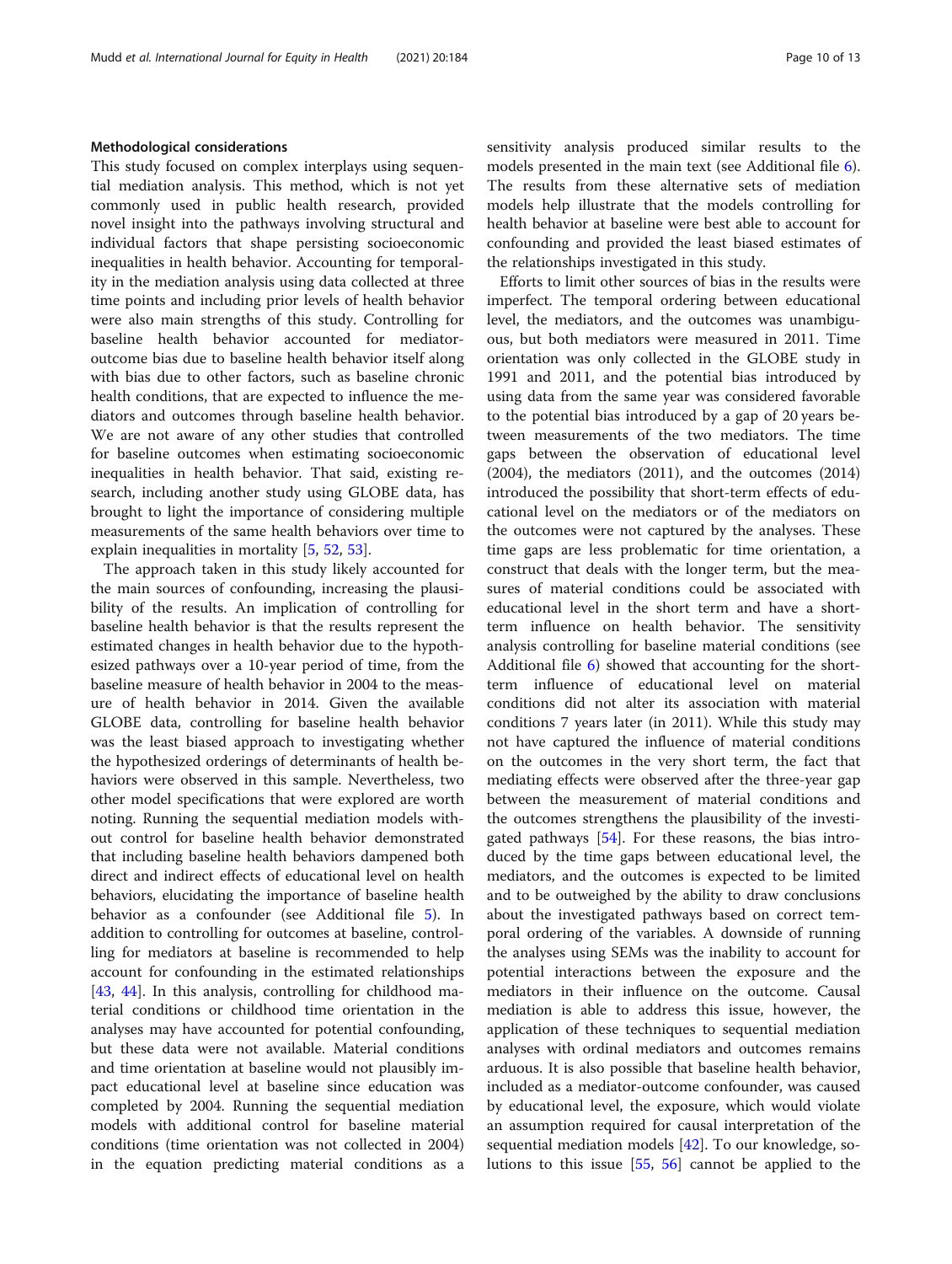<span id="page-10-0"></span>analyses presented in this study for two reasons: our interest in the effects of both mediators and the ordinal mediators and outcomes. Similarly, methods to address the potential bias introduced by unobserved confounders have not yet been developed for situations with ordinal outcomes and causally related mediators [\[57](#page-12-0)].

Two other limitations of the study concern the generalizability of the results and the validity of the measures. The GLOBE sample was representative of the population residing in the Eindhoven area, but the findings of this study may not be applicable to other populations. The self-reported measures used in the analysis introduced the possibility of measurement error, although this is expected to have been more of an issue for objective constructs (i.e. income, educational level) than for the individual subjective constructs included in this study (i.e. financial strain, self-assessed health) and to have had minimal impact on the plausibility of the results [[58](#page-12-0)].

## Implications for future research and policy

While the findings should be interpreted with caution, this study found one hypothesized pathway to be more likely than the other. Future research aimed at more rigorous, causal testing of whether time orientation and material conditions mediate the relationship between SEP and health behavior is warranted. Studies investigating changes in health behavior during young adulthood, a period not captured in this study, may also be of importance. Future research that includes multiple measurements of time orientation and material conditions over time could also consider the possibility of a feedback loop between the two factors in their influence on socioeconomic inequalities in health behaviors. Another possible pathway to explore is whether and how time orientation and material conditions simultaneously interact with each other in their influence on these inequalities using data powered for including interaction terms between mediators.

The importance of the interplay between structural and individual factors in determining and reducing socioeconomic inequalities in health behaviors was supported by this study. Time orientation and material conditions have previously been shown, individually, to influence socioeconomic inequalities in health behaviors, and this study established that the process through which time orientation impacts material conditions also plays an important role in explaining these inequalities for certain health behavior-related outcomes. Estimating changes due to specific factors within a given period of time, the approach taken in this study, provides an opportunity to identify potential interventions on these factors with additional consideration for when and in what order to intervene. Rather than intervening on single

factors or on multiple factors independently, policymakers seeking to reduce socioeconomic inequalities in health behaviors could be more effective by considering how multiple factors impact each other. While intervening on time orientation on a broad scale in adults may be challenging, the results from this study suggest that accounting for time orientation when designing interventions aimed at material conditions could help them lead to a larger reduction in socioeconomic inequalities in certain health behaviors. For example, offering subsidies for a specific purpose that improve the ability to cover the costs of basic necessities, such as housing subsidies, may be effective in enabling healthy behavior for individuals regardless of their time orientation. More general interventions aimed at material conditions, such as direct payments, however, may be less effective for those with a present time orientation, as these could be used for other purposes with more immediate benefits.

## Conclusions

This study found evidence of a pathway from educational level to health behavior through time orientation followed by material conditions for smoking, sports participation, and self-assessed health. A study design that accounted for temporality and mediator-outcome confounding highlighted the need for future research on the determinants of socioeconomic inequalities in health behaviors to leverage longitudinal data in order to draw less biased conclusions. Based on the results from this study, policies aimed at improving socioeconomic inequalities in health behavior may be more effective when they account for the interplay between structural and individual factors and consider that certain health behaviors may be more malleable than others during adulthood.

#### Abbreviations

BMI: Body mass index; GLOBE: Dutch acronym for Health and Living Conditions of the Population of Eindhoven and surroundings; ISCE D: International Standard Classification of Education; SEM: Structural equation model; SEP: Socioeconomic position; SQUASH: Short QUestionnaire to ASsess Health-enhancing physical activity

## Supplementary Information

The online version contains supplementary material available at [https://doi.](https://doi.org/10.1186/s12939-021-01522-2) [org/10.1186/s12939-021-01522-2.](https://doi.org/10.1186/s12939-021-01522-2)

Additional file 1. Details about the GLOBE sample selection. In this additional file, the GLOBE sampling strategy and selection are described in detail.

Additional file 2. Overview of variables included in the analyses. A table containing all variables used in the analyses, including the description, year, survey question, and possible answer choices is presented.

Additional file 3. Full overview of direct and indirect effects estimated in the mediation models. Results including the estimated indirect effects through the sequence of mediators, total indirect effects, direct effects, and total effects for each of the two hypotheses investigated in the study are presented in this additional file.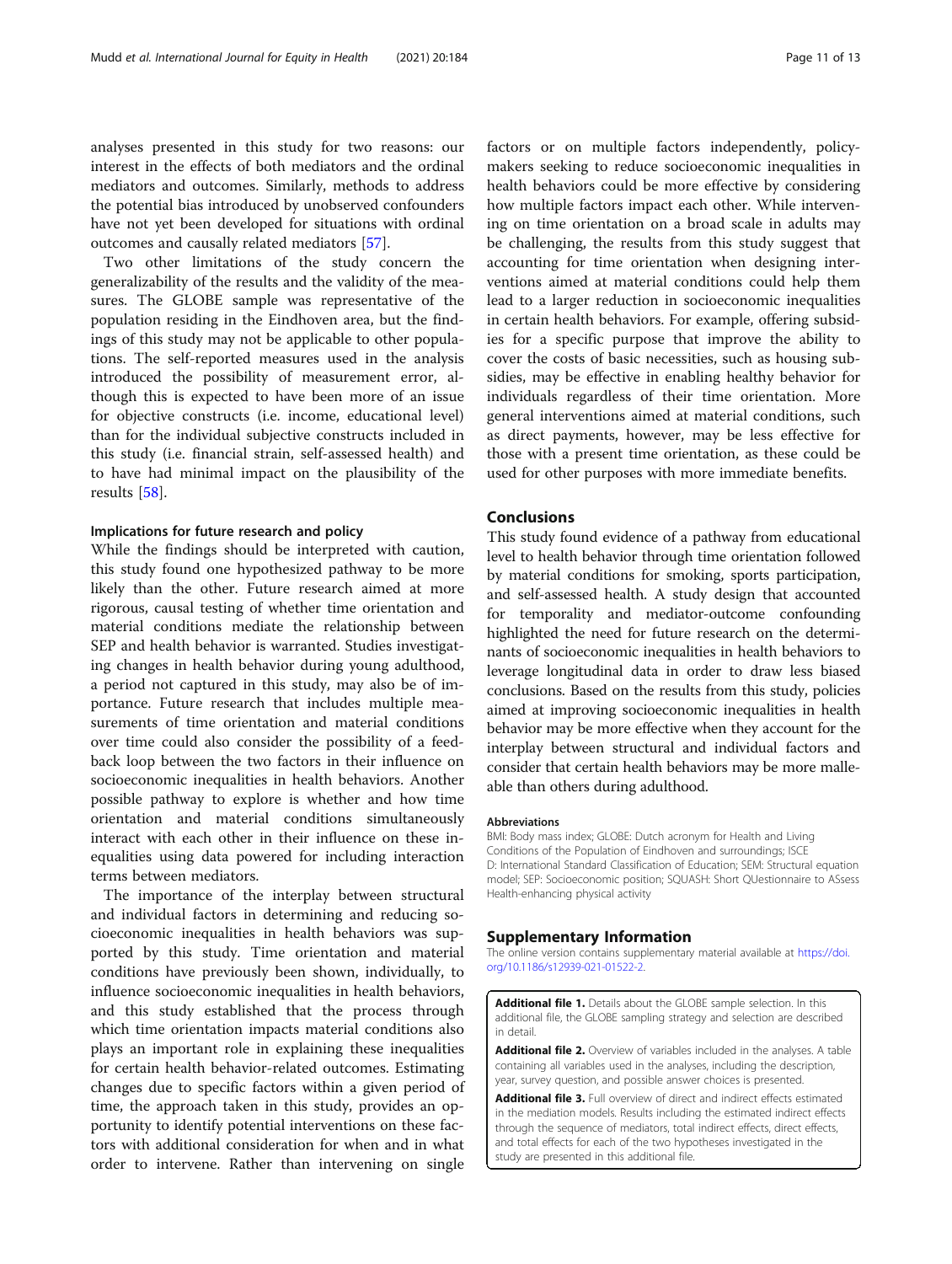<span id="page-11-0"></span>Additional file 4. Handling of missing data. This additional file presents a detailed description of the approach to handling missing data, including a justification of the approach.

Additional file 5. Mediation models without control for baseline health behavior. Results of mediation models without control for baseline health behavior are presented, and differences in results from the models presented in the main text are described and interpreted.

Additional file 6. Mediation models with additional control for baseline material conditions. Results of mediation models with additional control for baseline material conditions are presented, the rationale for running these models is elaborated upon, and differences in results from the models presented in the main text are described and interpreted.

#### Acknowledgements

The authors are grateful to Joost Oude Groeniger for sharing his advice and expertise on conceptualizing the mediation analyses and to Gerko Vink for sharing his advice and expertise on multiple imputation. The authors would also like to thank Dr. Andrea Repetto and four anonymous reviewers for their thoughtful comments and suggestions to improve the manuscript.

## Authors' contributions

AM, CBMK, MB, and FJvL developed the study conceptualization and design. FJvL curated the data used in the study. AM conducted the formal analysis of the data and wrote the first draft of the manuscript. All authors contributed to the interpretation of the findings and critically revised the manuscript. All authors read and approved the final manuscript. Each author agrees to be personally accountable for their own contributions and to ensure that questions related to the accuracy or integrity of any part of the work, even ones in which the author was not personally involved, are appropriately investigated, resolved, and the resolution documented in the literature.

#### Authors' information

Not applicable.

#### Funding

ALM, SEV, and CBMK were supported by the Innovational Research Incentives Scheme (Vl.Vidi.198.001), financed by the Netherlands Organization for Scientific Research (NWO). The funding body had no role in the design of the study; collection, analysis, and interpretation of data; or in writing the manuscript.

#### Availability of data and materials

The dataset generated and/or analysed during the current study is not publicly available due privacy regulations but is available from the corresponding author on reasonable request.

#### **Declarations**

#### Ethics approval and consent to participate

This study was conducted according to the guidelines laid down in the Declaration of Helsinki. The use of personal data in the GLOBE study is in compliance with the Dutch Personal Data Protection Act and the Municipal Database Act and has been registered with the Dutch Data Protection Authority (number 1248943). In accordance with the Dutch law for medicalscientific research, no formal approval was required for this non-invasive survey research.

## Consent for publication

Not applicable.

#### Competing interests

The authors declare that they have no competing interests.

## Author details

<sup>1</sup>Department of Interdisciplinary Social Science- Social Policy and Public Health, Utrecht University, PO Box 80140, 3508 TC Utrecht, The Netherlands. 2 Department of Public Health, Erasmus University Medical Centre, PO Box 2040, 3000 CA Rotterdam, The Netherlands. <sup>3</sup>Department of Human Geography and Spatial Planning, Utrecht University, PO Box 80140, 3508 TC Utrecht, The Netherlands.

## Received: 16 March 2021 Accepted: 24 July 2021 Published online: 14 August 2021

#### References

- 1. Beenackers M, Oude Groeniger J, van Lenthe F, Kamphuis C. The role of financial strain and self-control in explaining health behaviours: the GLOBE study. Eur J Pub Health. 2018;28(4):597–603. [https://doi.org/10.1093/eurpub/ckx212.](https://doi.org/10.1093/eurpub/ckx212)
- 2. de Boer W, Dekker L, Koning R, Navis G, Mierau J. How are lifestyle factors associated with socioeconomic differences in healthcare costs? Evidence from full population data in the Netherlands. Prev Med. 2020;130:105929.
- 3. De Lange M, Tolsma J, Wolbers MH. Opleiding als sociale scheidslijn. Een nieuw perspectief op een oude kloof. Apeldoorn/Antwerp: Maklu; 2015.
- 4. Kamphuis C, Oude Groeniger J, Poelman M, Beenackers M, van Lenthe F. How does bridging social capital relate to health-behavior, overweight and obesity among low and high educated groups? A cross-sectional analysis of GLOBE-2014. BMC Public Health. 2019;19(1):1635. [https://doi.org/10.1186/s12](https://doi.org/10.1186/s12889-019-8007-3) [889-019-8007-3.](https://doi.org/10.1186/s12889-019-8007-3)
- 5. Oude Groeniger J, Kamphuis CBM, Mackenbach JP, van Lenthe FJ. Repeatedly measured material and behavioral factors changed the explanation of socioeconomic inequalities in all-cause mortality. J Clin Epidemiol. 2017;91:137–45. [https://doi.org/10.1016/j.jclinepi.2017.08.006.](https://doi.org/10.1016/j.jclinepi.2017.08.006)
- van Lenthe F, Gevers E, Joung I, Bosma H, Mackenbach JP. Material and behavioral factors in the explanation of educational differences in incidence of acute myocardial infarction: the globe study. Ann Epidemiol. 2002;12(8): 535–42. [https://doi.org/10.1016/S1047-2797\(01\)00279-4.](https://doi.org/10.1016/S1047-2797(01)00279-4)
- 7. Oversveen E, Rydland H, Bambra C, Eikemo T. Rethinking the relationship between socio-economic status and health: making the case for sociological theory in health inequality research. Scand J Public Health. 2017;45(2):103–12. <https://doi.org/10.1177/1403494816686711>.
- 8. Braveman P, Gottlieb L. The social determinants of health: it's time to consider the causes of the causes. Public Health Rep. 2014;129(Supplement 2):19–31.
- 9. Friel S, Hattersley L, Ford L, O'Rourke K. Addressing inequities in healthy eating. Health Promot Int. 2015;30(Supplement 2):ii77–88.
- 10. Frohlich K, Corin E, Potvin L. A theoretical proposal for the relationshipbetween context and disease. Sociol Health Illness. 2002;23(6): 776–97.
- 11. Short S, Mollborn S. Social determinants and health behaviors: conceptual frames and empirical advances. Curr Opin Psychol. 2015;5:78–84. [https://doi.](https://doi.org/10.1016/j.copsyc.2015.05.002) [org/10.1016/j.copsyc.2015.05.002.](https://doi.org/10.1016/j.copsyc.2015.05.002)
- 12. Conklin A, Forouhi N, Suhrcke M, Surtees P, Wareham N, Monsivais P. Socioeconomic status, financial hardship and measured obesity in older adults: a cross-sectional study of the EPIC-Norfolk cohort. BMC Public Health. 2013;13(1):1039. [https://doi.org/10.1186/1471-2458-13-1039.](https://doi.org/10.1186/1471-2458-13-1039)
- 13. Shaw B, Agahi N, Krause N. Are changes in financial strain associated with changes in alcohol use and smoking among older adults? J Stud Alcohol Drugs. 2011;72(6):917–25. [https://doi.org/10.15288/jsad.2011.72.917.](https://doi.org/10.15288/jsad.2011.72.917)
- 14. Shaw M. Housing and public health. Annu Rev Public Health. 2004;25(1): 397–418. [https://doi.org/10.1146/annurev.publhealth.25.101802.123036.](https://doi.org/10.1146/annurev.publhealth.25.101802.123036)
- 15. Waters A, Kendzor D, Roys M, Stewart S, Copeland A. Financial strain mediates the relationship between socioeconomic status and smoking. Tob Prev Cessat. 2019;5(January):3. <https://doi.org/10.18332/tpc/102258>.
- 16. Shipp A, Edwards J, Schurer LL. Conceptualization and measurement of temporal focus: the subjective experience of the past, present, and future. Organ Behav Hum Decis Process. 2009;110(1):1–22. [https://doi.org/10.1016/j.](https://doi.org/10.1016/j.obhdp.2009.05.001) [obhdp.2009.05.001](https://doi.org/10.1016/j.obhdp.2009.05.001).
- 17. Adams J. The mediating role of time perspective in socio-economic inequalities in smoking and physical activity in older English adults. J Health Psychol. 2009;14(6):794-9. <https://doi.org/10.1177/1359105309338979>.
- 18. Brown H, Biosca O. Exploring the relationship between time preference, body fatness, and educational attainment. Soc Sci Med. 2016;158:75–85. [https://doi.org/10.1016/j.socscimed.2016.04.016.](https://doi.org/10.1016/j.socscimed.2016.04.016)
- 19. Wardle J, Steptoe A. Socioeconomic differences in attitudes and beliefs about healthy lifestyles. J Epidemiol Community Health. 2003;57(6):440–3. [https://doi.org/10.1136/jech.57.6.440.](https://doi.org/10.1136/jech.57.6.440)
- 20. Mani A, Mullainathan S, Shafir E, Zhao J. Poverty impedes cognitive function. Science. 2013;341(6149):976–80. [https://doi.org/10.1126/](https://doi.org/10.1126/science.1238041) [science.1238041.](https://doi.org/10.1126/science.1238041)
- 21. Prentice C, McKillop D, French D. How financial strain affects health: evidence from the Dutch National Bank Household Survey. Soc Sci Med. 2017;178:127–35. [https://doi.org/10.1016/j.socscimed.2017.02.006.](https://doi.org/10.1016/j.socscimed.2017.02.006)